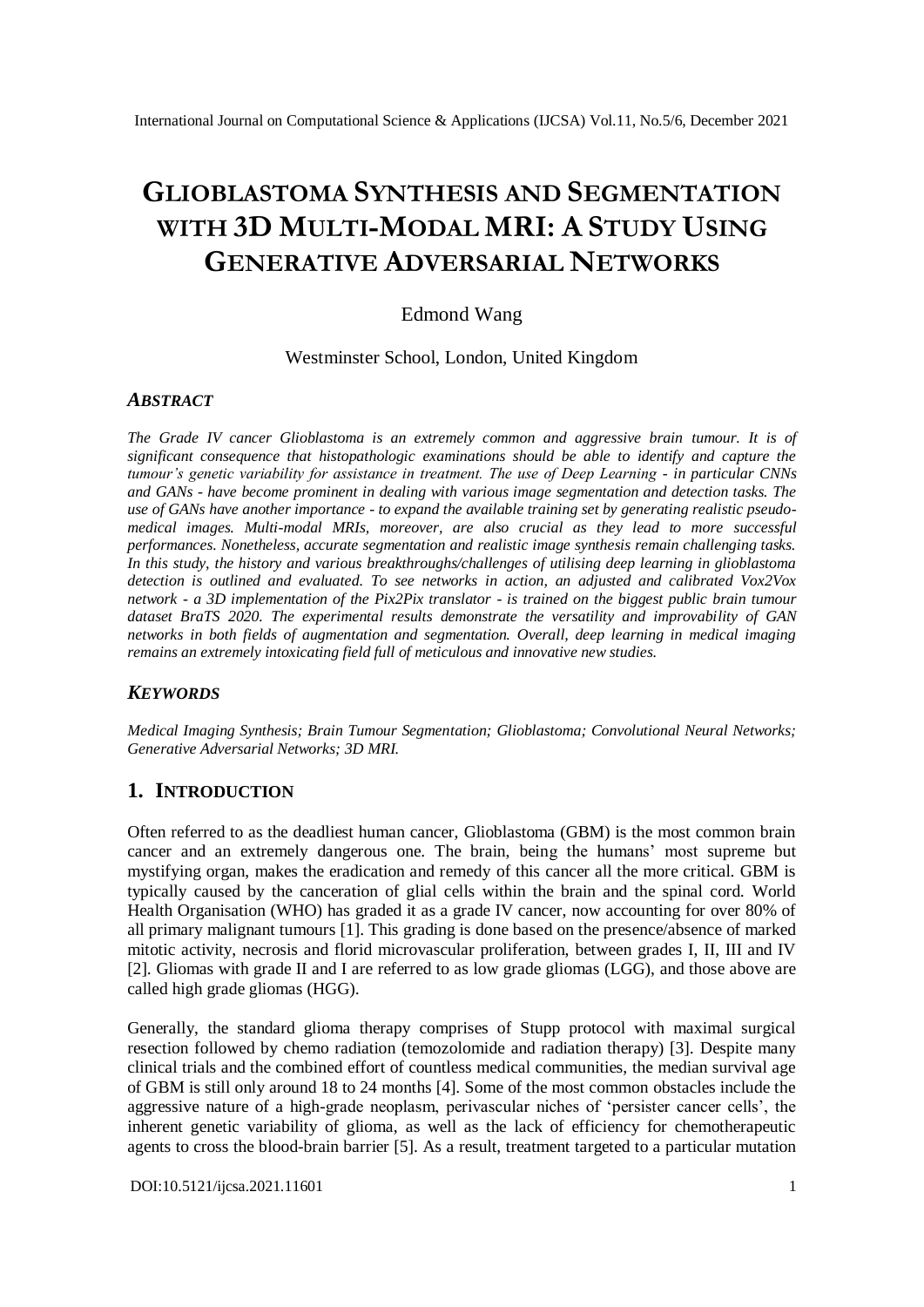may only be partially effective. Currently, before we envision any 'precision medicine' approaches to combat glioma, histopathologic examinations must first be able to fully examine and capture the tumour's genetic variability and mutability [6].

In recent years, the upswing of machine and deep learning in radiology offers an unprecedented opportunity. Now, the millions of voxels of an MR image can become useful in the segmentation/classification of glioma features - paramount in treatment management and prognostication. While Genomic sequencing is still not widely available, a cheaper and much more open technology like the MRI-coupled AI algorithms can significantly benefit the neurobiology and neurological-oncology practices.

Within AI and machine learning, deep learning is an increasingly growing subset training neural networks resembling human brains. In the case of radiology analysis, feature selection and classification can occur concurrently in one algorithm without any human intervention. ImageNet - the world's biggest image database - hosts annual competitions on the use of AI for classifying animals and objects; in particular, convolutional neural networks (CNNs) have consistently outperformed all traditional machine learning techniques and other deep learning competitors [7~9]. This explains the CNN's explosive popularity and marks the drift from traditional machine learning techniques like regressions, support vector machines (SVM), random forests and dimensionality reductions for digital imaging analysis. As an example, CNNs can use the quantitative information from millions of voxels from a glioma brain MRI - typically with the modalities of T1WI (T1 weighted image), T1CE (T1 contrast enhanced), T2WI (T2 weighted image) and T2-FLAIR (T2 fluid attenuated inversion recovery) - to solve the complex mathematical analysis tasks. Given enough information - high quantities of high-quality data, CNNs will be able to determine the radiologic features and their relative importance, before making a predictive model to classify images with high accuracy. This is where data becomes exceptionally valuable.

Traditionally, tumour segmentation, being a necessary step before classification or prediction, is performed by mapping (also finding this mapping function) real medical images (e.g. MRI or CT) to semantic label images of the tumour described by radionics and medical professionals. Because of a rapid development in medical imaging equipment, multi-modal data pairs have come to be preferred as they capture more information about the tumour and can lead to better performance results [10]. This is mentioned earlier with T1WI, T2-FLAIR, etc being the 4 primary MRI modalities. Unlike classification, nevertheless, labelling medical images by hand is not only time-consuming but expensive due to the requirement of medical specialists with years of experience. As a result, generative adversarial networks (GANs) have come to be used for image synthesis and data augmentation. In particular, image-to-image translation models like CycleGAN [11] and Pix2Pix [12] have become distinguished very recently due to their accuracy and potential for pixel-wise image augmentation. Now, the use of 3D Multi-modal data has increased the complexity of the model but also the amount of information available - hence improving the models' performances.

Overall, this paper aims to give a general encapsulation over the field of deep learning on glioma medical imaging; not just the histopathologic aspect on multi-modal MR images, but also the mathematical architectures of various cutting-edge convolutional neural networks and generative adversarial networks. Furthermore, this paper implements an adjusted and calibrated version of a most recent and developed network Vox2Vox [13] by Cirillo et al. built utilising many of the state-of-the-art execution techniques on the task of Glioblastoma image synthesis and segmentation.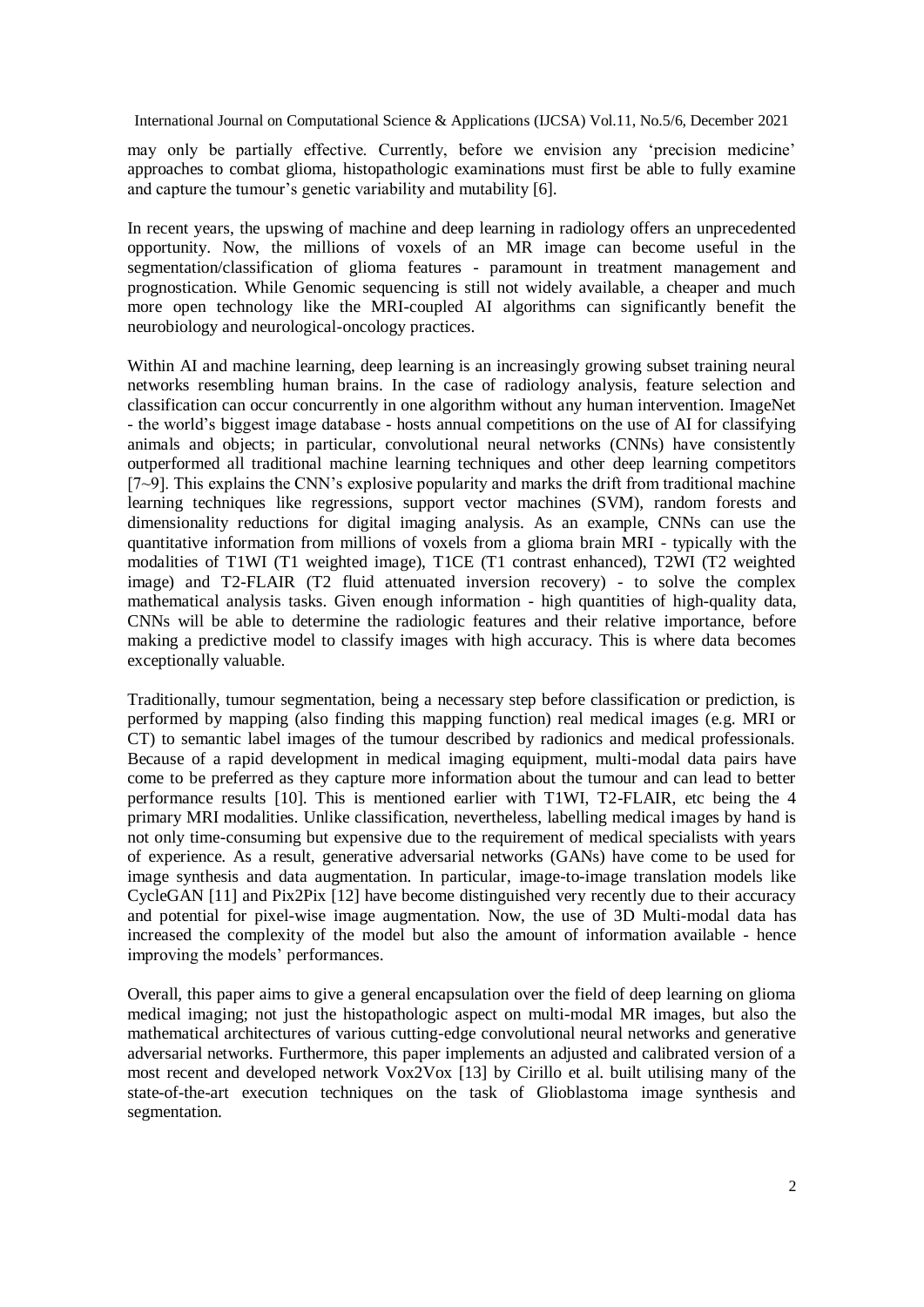# **2. RELATED WORKS**

# **2.1. Deep Learning in Glioma Medical Imaging**

Many recent research studies have achieved remarkable success in the use of deep learning for numerous glioma medical imaging tasks. These include tumour grading, IDH Mutations, 1P19Q Codeletion, MGMT Promoter, Pseudo-progression and overall survival rate predictions, etc [6].

First, tumour grading is a classification task crucial for patient management. The WHOs have categorised different gliomas into the categories of grade I, grade II, III or IV. The use of CNNs, in particular, have been favoured for their great potential in both histology and imaging. Many algorithms, including one using Weighted Neighbour Distance using Compound Hierarchy of Algorithms Representing Morphology (WNDCHRM) and VGG-19 Deep CNN [14], AlexNet and GoogLeNet [15] as well as an ensemble of CNNs [16] have been able to distinguish between high- and low-grade tumours to produce stunning classification results. Isocitrate dehydrogenase (IDH) mutations, on the other hand, are another key area of study as they represent improved chances of survival. Being a prediction task, algorithms including a deep learning-based radionics (DLR) approach [17], a residual CNN [18], 2D/3D hybrid CNNs [19], and a 3D-Dense-UNet CNN [20] have been trained using various datasets from the Tumour Cancer Imaging Archive (TCIA) to The Cancer Genome Atlas (TCGA). Similar to IDH mutations, 1P19Q Codeletion also signifies a lower-grade tumour with prediction techniques ranging from a 2D/3D CNN [19], a novel multi stream deep CNN (7-layer 2D CNN) [21], and other multi scale CNNs [22], etc.

Next, the hypermethylation of O^6-methylguanine-DNA-methyltransfer-ease (MGMT) promoter is an enzyme indicating the need of different prognosis procedures. Being a more delicate task, success from CNNs have been rather modest including the uses of a bi-directional recurrent CNN [23], 3 different residual CNNs [24], and the same novel 2D-3D hybrid CNN [19] as before. It is perhaps notable that the use of principal component analysis (PCA) for dimensionality reduction have identified key imaging features for predictions of MGMT; including heterogeneous and nodular enhancement, more T2/FLAIR signal with cortical involvement, the presence of eccentric cysts, as well as a slight tendency toward frontal/temporal lobe locations [19]. Likewise, another task is the differentiation of Pseudoprogression (PSP) from true progression (TP) as disease management is radically different in both cases. Some comparatively successful results have been found with a hybrid deep and machine learning CNN-LSTM (long short-term memory) approach, with LSTM algorithms being prominently used in sequence predictions like automatic image caption generation, automatic translation of text, and automatic handwriting generation [25]. Here, the lack of 'ground truth' (histopathologically proven and labelled/annotated MR images) made PSP remain as an unmet and critical area of neurooncology study. In fact, the author of this paper originally planned to use pseudo-progression as the target for GAN synthesis, but unfortunately had to forgo the task due to the lack of publicly available datasets. At last, the overall survival rate prediction is another ongoing area of development. Many algorithms, including the combination of a 3D CNN for segmentation and a decision tree regressor as predictor [26], and a 3D CNN to extract features combined with a support vector machine to predict long vs short-term OS [27], have all achieved relatively appreciable successes. Notably, some risk factors indicating poor survival rates after diagnosis with GBM include Caucasisn ethnicity, the male sex, 60+ years of age, Karnofsky scores of below 70, as well as advanced tumour and surgery without adjuvant chemoradiation, etc.

Overall, despite hype and certain impressive algorithms, the use of deep learning in neuroimaging still faces significant challenges. The lack of datasets remains the biggest obstacle. Compared to the traditional machine learning approaches, CNNs require much larger and well-annotated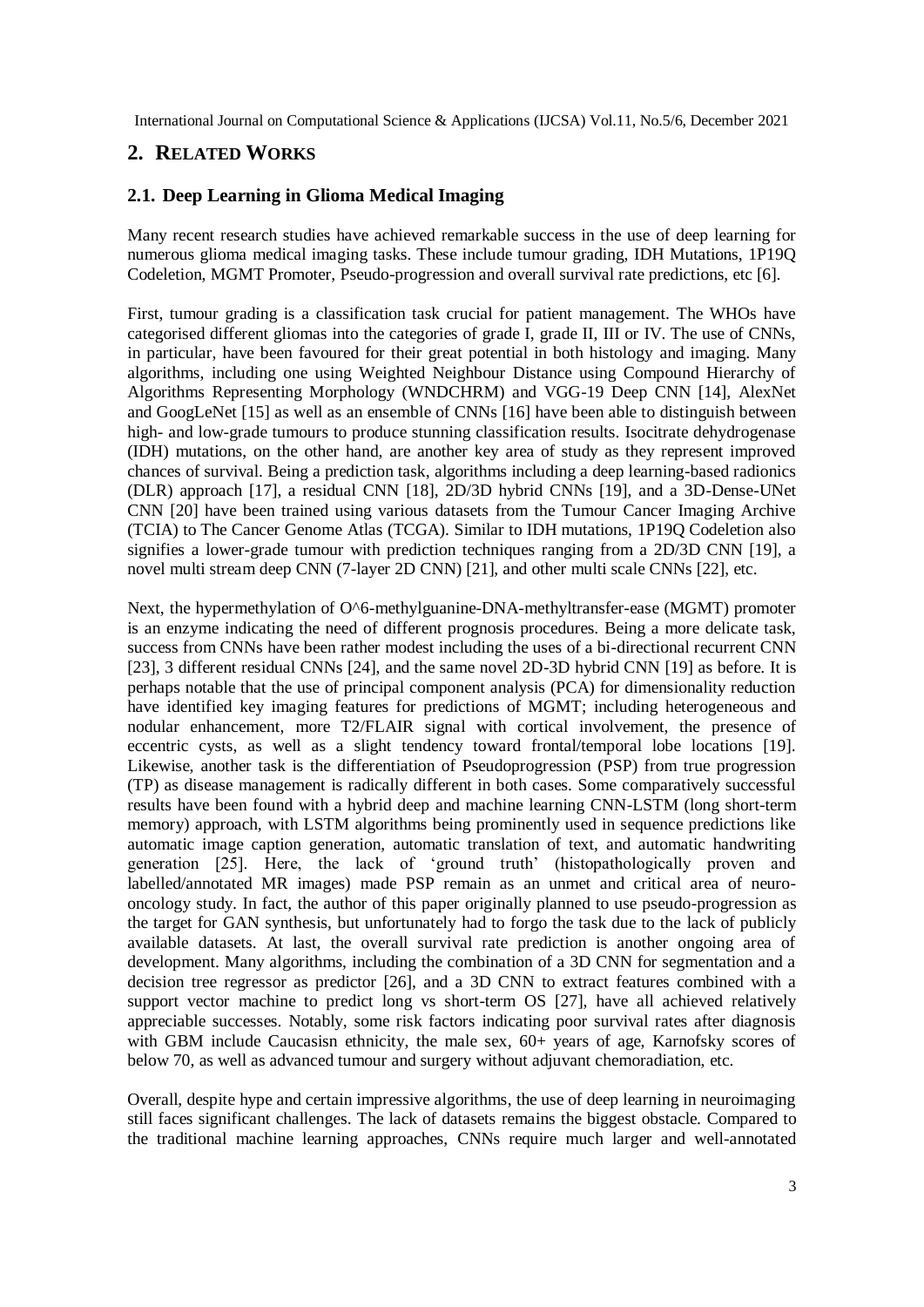images to improve performance, which is very costly and time-consuming. Radiologists capable of performing such tasks are often busy and difficult to finance, and gliomas, being relatively rare, have made the acquisition of real test cases a difficult problem. Even good CNNs may underperform and overfit due to the independent, external and unregulated datasets. Here, the issue of overfitting occurs as with increased learnable parameters, the model requires more training samples as well. As a result, the need for medical synthesis becomes apparent and a most indispensable task in brain tumour medical imaging [28].

# **2.2. The Implementation of Generative Adversarial Networks**

As a result of insufficient medical imaging datasets, many image augmentation methods have been developed to superficially expand the number of training/validation instances. Earlier methods consist of simple geometric deformations, such as random scaling, rotation and flipping. Nevertheless, for obvious reasons, basic augmentation methods fail to generate and represent the variations in the shape, location, and pathology of brain tumours [29].

Generative adversarial networks (GANs), on the other hand, have provided an exceptional solution for image augmentation. Over the entire field of computer vision, GANs have gained tremendous popularity due to the ability to synthesise virtually any type of image. The standard protocols include style transfer [30], image synthesis from noise [31], image to image translation [32], as well as image segmentation [33]. Compared to other computer vision datasets like the aforementioned ImageNet, GANs have become especially popular in medical imaging due to the discipline's significantly smaller datasets. Furthermore, since the collection of multiple image modalities significantly improves model performances, many GANs - like the Cycle GAN [11] have been introduced to synthesise the missing modalities as well.

It is in the field of medical imaging segmentation that generative adversarial networks have gained remarkable traction. Han et al. devised a GAN to segment MRI spinal structures [34]; Dong et al. proposed a U-Net style GAN for organs-at-rosk (OARs) segmentation [35]; while Skandarani et al. developed a variational auto encoder (VAE) + GAN model for cardiac MRI generation [36]. Specifically on the topic of Glioma and brain tumours, moreover, Nema et al. designed a 2D GAN named RescueNet to segment brain tumours [37]; Armanious et al. created an end-to-end image-to-image translation system utilising the CasNet generator, named MedGAN [38]; and Qingyun at al. proposed a novel generator with two discriminators augmentation network known as TumourGAN [28].

Additionally, in their 2016 paper [12], Isola et al. introduced the Pix2Pix GAN which was particularly impactful in that it was able to generate a type A image from a paired type B. It is an implementation of conditional GANs (cGAN) where the image's generation is conditional on a given image. For Glioblastoma/brain tumour segmentation, both CycleGAN and Pix2Pix GAN are the state-of-the-art industry standards. Since CycleGAN's expertise is more on image-toimage translation, the Pix2Pix model is preferred here due to its closer relevance to the synthesis task. A 3D Implementation of Pix2Pix, Vox2Vox [13], developed by Cirillo et al. in 2020 is utilised here as the principal network of this study. It is chosen as one of the most cutting-edge and systematically robust networks for the concerning task. While a normal convolutional neural network, even the state-of-the-art ones like U-Net [39], segments by examining the image voxel by voxel and maximising a segmentation metric (for example, weighted dice coefficient and intersection over union (IOU)); GANs have the added level of scrutiny by also punishing results that do not look realistic.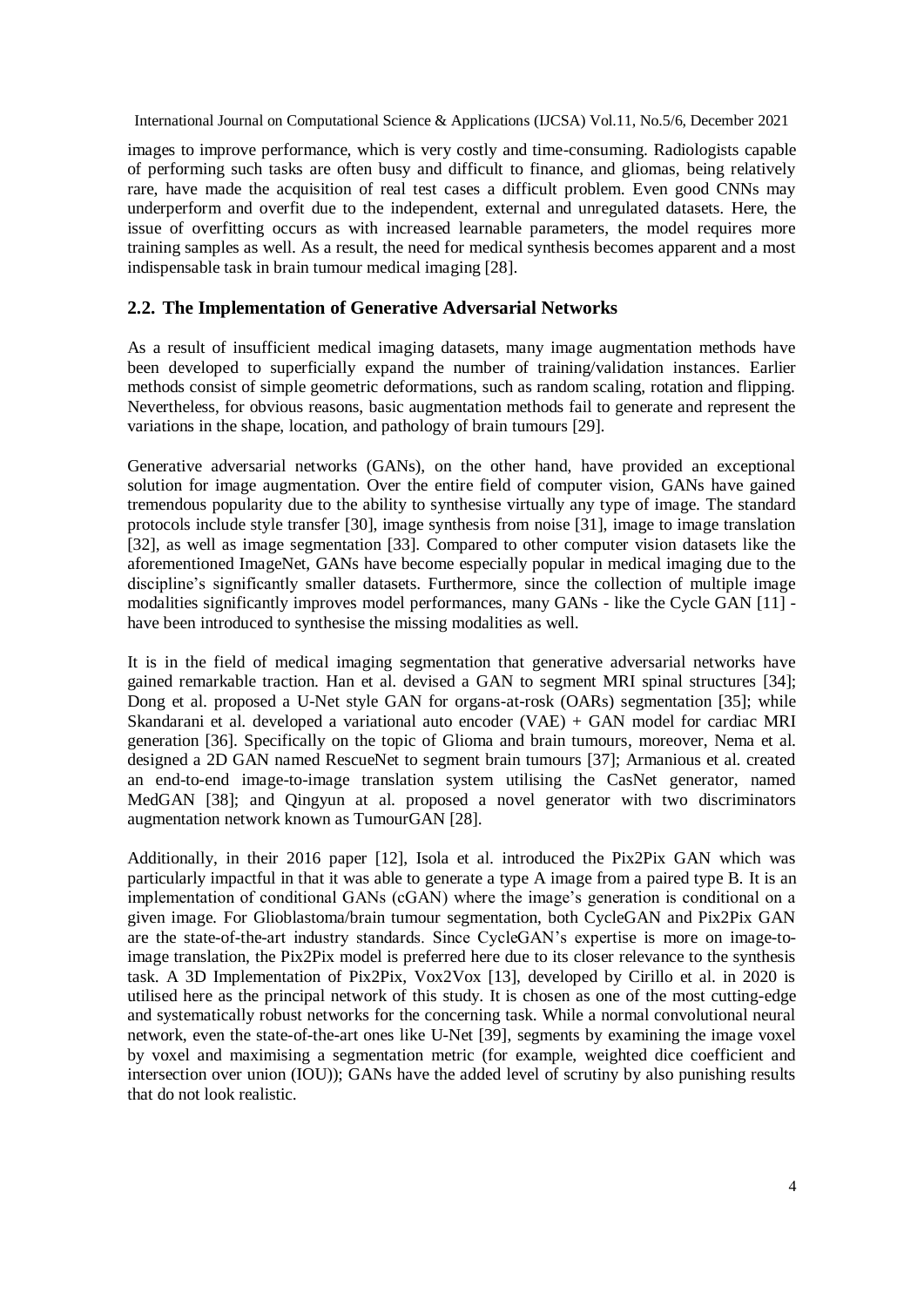This way, it is hypothesised that GANs can be both useful in data augmentation as well as segmentation. To test this, a version of the Vox2Vox adversarial network is trained on the task of segmentation label synthesis.

# **3. MATERIALS AND METHODS**

3.1 will introduce the dataset being used in the paper. 3.2 then describes the mathematical fundamentals behind convolutional neural network and generative adversarial networks.

# **3.1. Data**

For this project the MR images are obtained from the Multimodal Brain Tumour Segmentation Challenge (BraTS) 2020 [40]; being the biggest public dataset on brain tumours. The BraTS training dataset consists of MR volumes of format 240 \* 240 \* 155 (155 films each of pixel size 240\*240) from 369 patients. For each patient, 4 types of MR images are provided: T1WI, T1CE, T2, and T2 FLAIR - being the 4 aforementioned MRI modalities. The BraTS validation dataset contains equivalent MR volumes from a further 125 patients.

Here, the images were acquired from 19 different institutions each with their own clinical protocols. The group truth labels were all segmented manually, by 1~4 broad-certified neuroradiologists following the same annotation protocol. The annotations were then approved by more experienced radiologists for authenticity. No ground truths are provided for the validation set. To ensure consistency, all data were co-registered to the same anatomical template, skullstriped and interpolated to the same resolution  $(1 \text{ mm}^3)$ . The below Figure 1 shows one example of training T1 MR images overlapped with the true segmentation in different planes.



Figure 1. The T1 MR Images in sagittal, coronal and transverse plane overlapped with the true segmentation. Highlighted in yellow, red and cyan are the pertumoural edema (ED), necrotic and nonenhancing core (NCR/NET), and GD\_enhancing tumour (ET) [13].

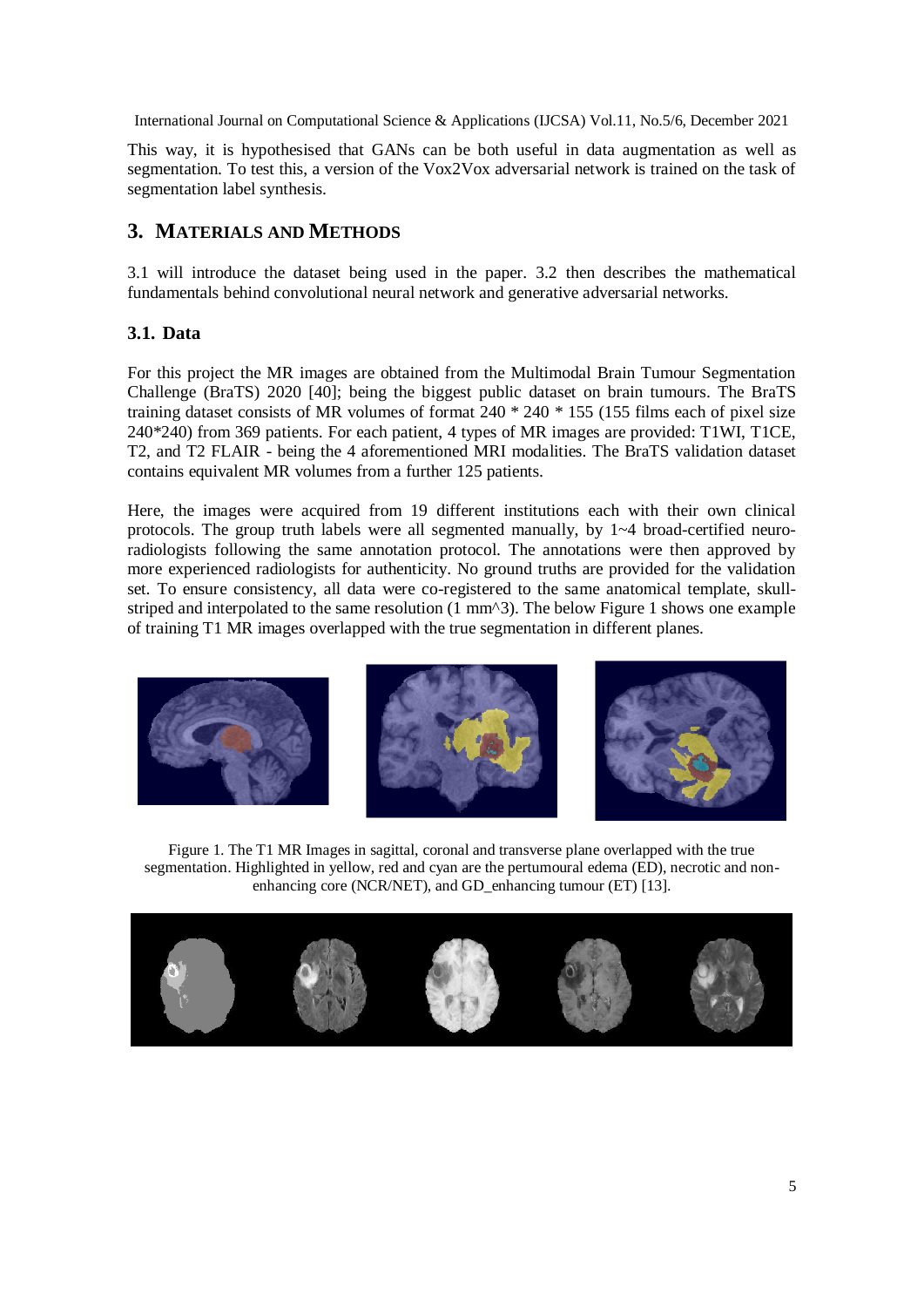

Figure 2. Synthetic image examples from one patient, representing the 58th and 73rd slices. Images from left to right correspond to the semantic labels and the 4 modality images (flair, t1, t1ce and t2), respectively [28].

## **3.2. Network Architecture**

#### **3.2.1. Convolutional Neural Networks**

In recent years, CNNs have had significant success being applied to visual recognition problems. In their 1998 paper [41], Yann LeCun et al. developed the famous LeNet-5 architecture to recognise handwritten check numbers. This was widely regarded as the first ever CNN [42].

In detail, CNNs contain convolutional layers where neurons are not connected to all pixels in the input image (the standard practice for MLPs), instead only those in their receptive fields. A second convolutional layer will also only be connected to neurons located within the receptive field of the previous layer. A neuron located in (i, j) is connected to the outputs of the neutron in the previous layer located at  $(i + fh - 1, j + fw - 1)$  where fh and fw are the height and width of the receptive field. Filters, then, being sets of weights, can be employed by neuron-full layers to produce feature maps - highlighting the areas in an image which activates the filter the most. By stacking feature maps - where all neurons within a feature map share the same parameters (weights and bias) - the number of parameters is dramatically reduced. Another notable feature of CNNs is the pooling layer responsible for subsampling input images to reduce the computational load, memory usage and the number of parameters (hence reducing the risks of overfitting). Like convolutional layers, pooling layers are connected to a receptive field of neurons from the previous layer, the difference being pooling layers do not have weights, only aggregating the input with aggregation functions like maximum or mean pooling. Typically, CNNs consist of a few convolutional layers (generally followed by RELUs), a pooling layer, a few more convolutional layers, another pooling, and so on. At the end, typically a regular feedforward net is added with a few fully connected layers. The final output layer tends to be a softmax layer outputting class probability predictions.

Some of the most prominent and fundamental CNNs include the LeNet-5 (1998) [41], AlexNet (2012) [43], GoogLeNet (2014) [44], VVGNet (2014) [45], ResNet (2015) [46], Xception (2016) [47], SENet (2017) [48], among others. Here we briefly explicate on the architecture of AlexNet. As winner of the 2012 ImageNet ILSVRC Challenge by a tremendous margin, AlexNet was revolutionary at the time being the first network to stack convolutional layers directly on top of each other. Table 1. shows the network's architecture.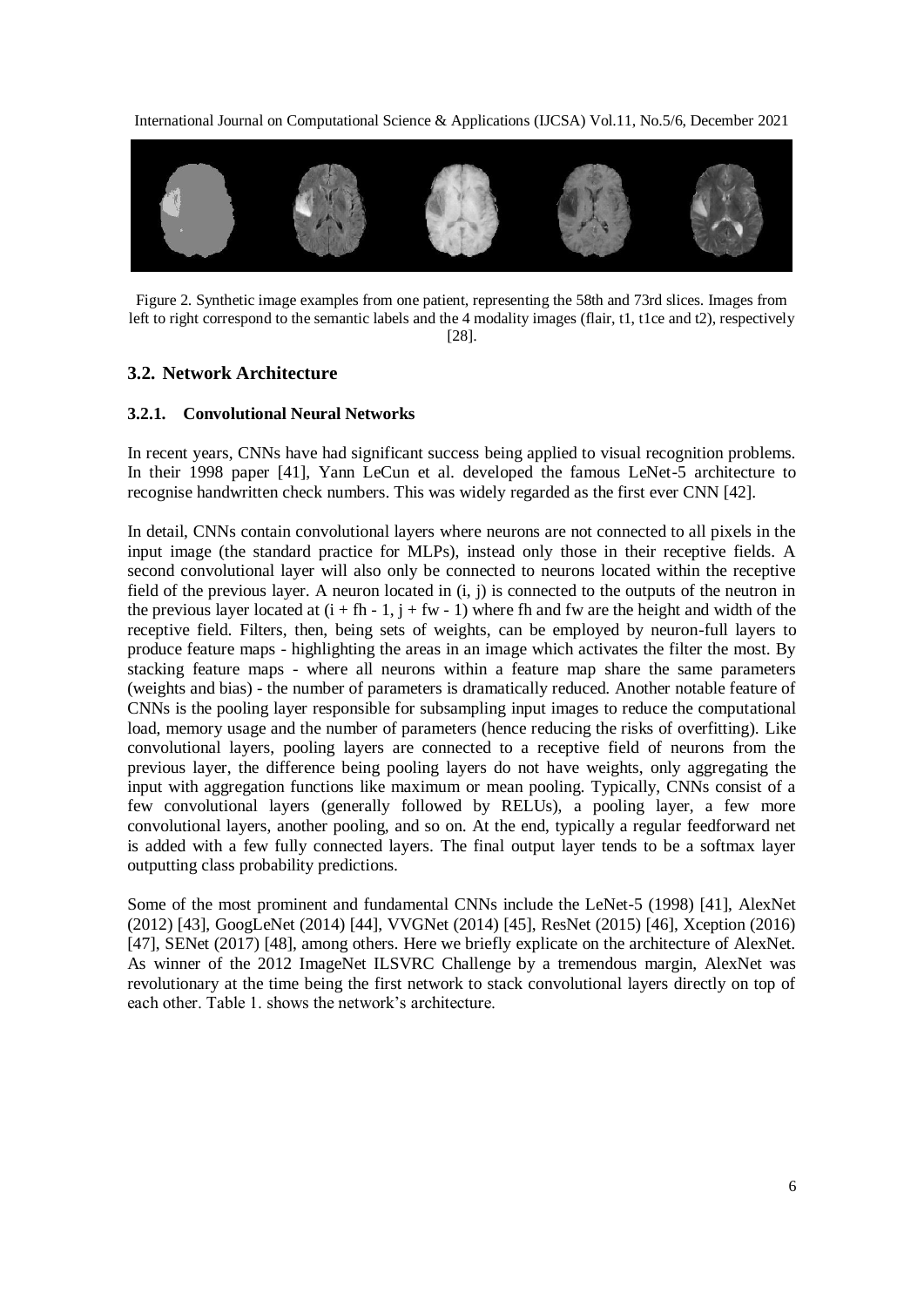International Journal on Computational Science & Applications (IJCSA) Vol.11, No.5/6, December 2021 Table 1. Illustration of AlexNet's network architecture. It is similar to LeNet5 but larger and deeper.

| Layer          | <b>Type</b>        | <b>Maps</b> | <b>Size</b> | <b>Kernel</b><br><b>Size</b> | <b>Stride</b>            | Padding      | <b>Activation</b>        |
|----------------|--------------------|-------------|-------------|------------------------------|--------------------------|--------------|--------------------------|
| In             | Input              | 3(RGB)      | 227*227     | $\overline{\phantom{0}}$     | $\overline{\phantom{a}}$ |              | $\overline{\phantom{0}}$ |
| C1             | Convolution        | 96          | $55*55$     | $11*11$                      | $\overline{4}$           | <b>VALID</b> | ReLU                     |
| S <sub>2</sub> | Max Pooling        | 96          | $27*27$     | $3*3$                        | $\overline{2}$           | <b>VALID</b> | $\overline{\phantom{0}}$ |
| C <sub>3</sub> | Convolution        | 256         | $27*27$     | $5*5$                        | 1                        | <b>SAME</b>  | ReLU                     |
| S <sub>4</sub> | Max Pooling        | 256         | 13*13       | $3*3$                        | $\overline{2}$           | <b>VALID</b> |                          |
| C <sub>5</sub> | Convolution        | 384         | $13*13$     | $3*3$                        |                          | <b>SAME</b>  | ReLU                     |
| C <sub>6</sub> | Convolution        | 384         | $13*13$     | $3*3$                        |                          | <b>SAME</b>  | ReLU                     |
| C7             | Convolution        | 256         | 13*13       | $3*3$                        | 1                        | <b>SAME</b>  | ReLU                     |
| F <sub>8</sub> | Fully<br>connected | ۰           | 4096        | $\overline{\phantom{a}}$     | $\overline{\phantom{a}}$ |              | ReLU                     |
| F9             | Fully<br>connected |             | 4096        |                              |                          |              | ReLU                     |
| Out            | Fully<br>connected |             | 1000        |                              |                          |              | Softmax                  |

#### **3.2.2. Generative Adversarial Networks**

GANs, on the other hand, constitute deep learning frameworks trained in an adversarial fashion. Developed by Ian Goodfellow in 2014 [49], GANs took a few years to overcome initial training difficulties and become mainstream. The underlying principle behind GAN is the use of competition to push neural networks to excel. It is comprised of 2 parts: a generator which tries to map a random latent space to a given data distribution, and a discriminator distinguishing the real distribution from the fake ones. In image recognition, the generator imitates the original distribution to synthesise images, while the discriminator rejects fake images and learns to differentiate between the two. This is done iteratively, separately, and alternatively following the minimax game-playing algorithm.

First, from practically random noise, the generator produces fake samples which can initially fool the discriminator. Then, the discriminator is given both genuine and fake images and improves at differentiating the two. The most basic structure is as followed. During training, the discriminator is trained first with batches of real image and fake images produced by the generator. Here, back propagation only optimises the weights of the discriminator during this phase. Then, the generator is trained with the updated gradients, and real images are never fed into the network. Here weights of the discriminator are frozen and back propagation only affects weights of the generator. The two parts of the network are updated simultaneously, until Nash Equilibrium - the state at which no player is better off changing their strategy, assuming the other does not change theirs - is reached. The following optimisation equation demonstrates the minimax game rules:

$$
\min_{G} \max_{D} V(D, G) = E_{x \sim p_{data}(x)} \Big[ \log D(x) \Big] \n+ E_{z \sim p_{z}(z)} \Big[ \log \big( 1 - D\big(G\big(z\big)\big) \Big) \Big]
$$

Here  $D(x)$  represents the probability that x belongs to the class of real images. The discriminator wants to calculate the probability near 1 when the input data is real. Otherwise, to judge the data and distinguish them when input samples are fake. As  $D(G(z))$  draws close to 0, the generator aims to approach 1. Essentially, both networks try to outsmart each other with the goal of reaching the Nash Equilibrium where the probabilities of real vs fake are exactly (50, 50). Idealistically, if trained long enough, this state can be reached and the generator is almost perfect.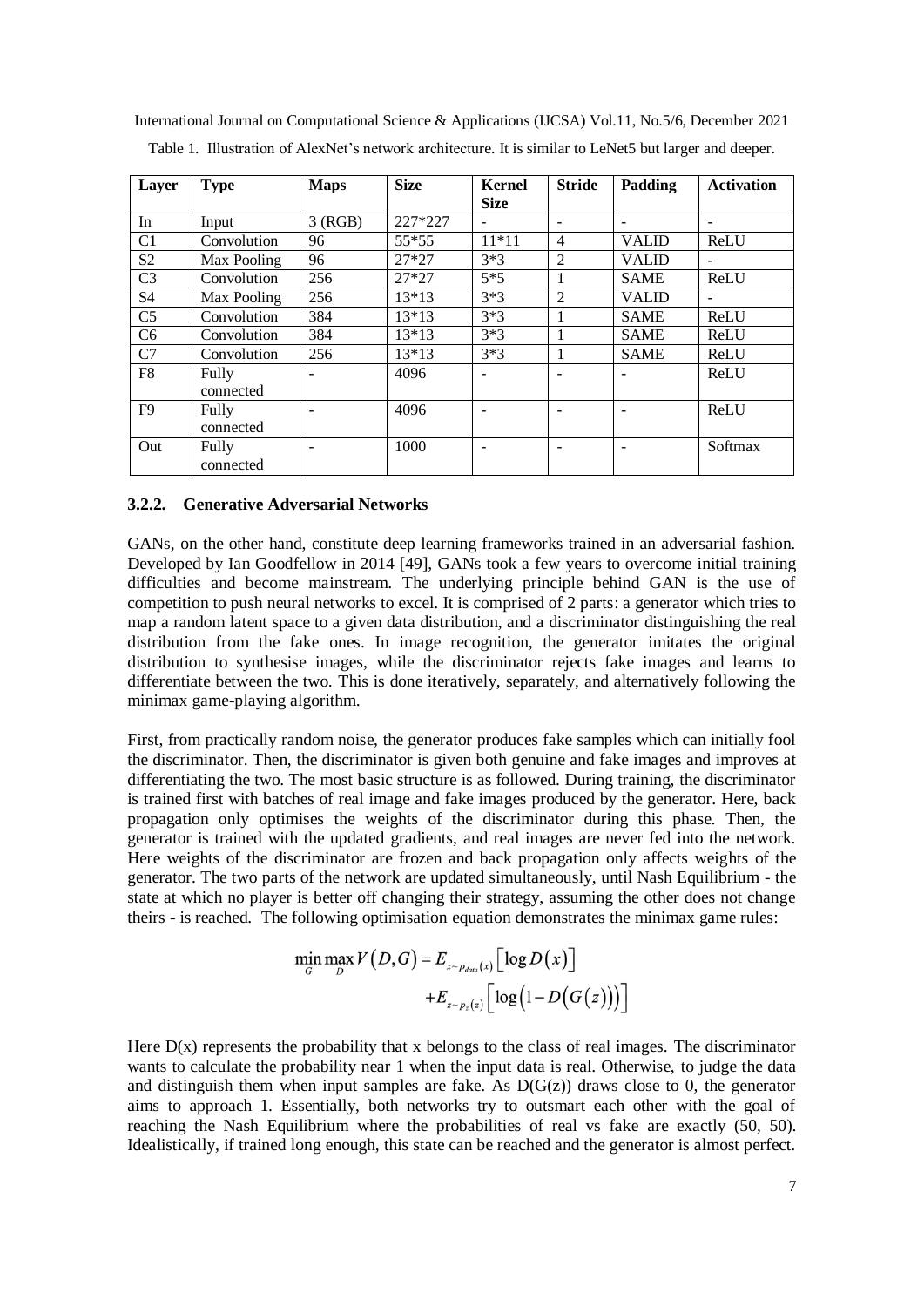Nevertheless, the issue of node collapse - where the generator's output becomes less diverse, focusing on the production of one convincing image class and forgetting all others -might occur where the generator only cycles across a few classes, never becoming too good at producing any. Some of the current solutions include experience replay, mini-batch discrimination, as well as many newer procedures combatting the difficulties of training GANs. Yann LeCun, the creator of CNN, described generative adversarial training as "the most interesting idea in the last 10 years in Machine Learning", exemplifying how the field of GAN is a most compelling and active one.

For the purpose of this study, the Vox2Vox model architecture will be examined. It is a novel approach building the generator with a U-Net [39] and Res-Net [46] architecture, while the discriminator is built with PatchGAN [33] - the same original style outlined in Pix2Pix.



Fig. 3. The Vox2Vox generator model.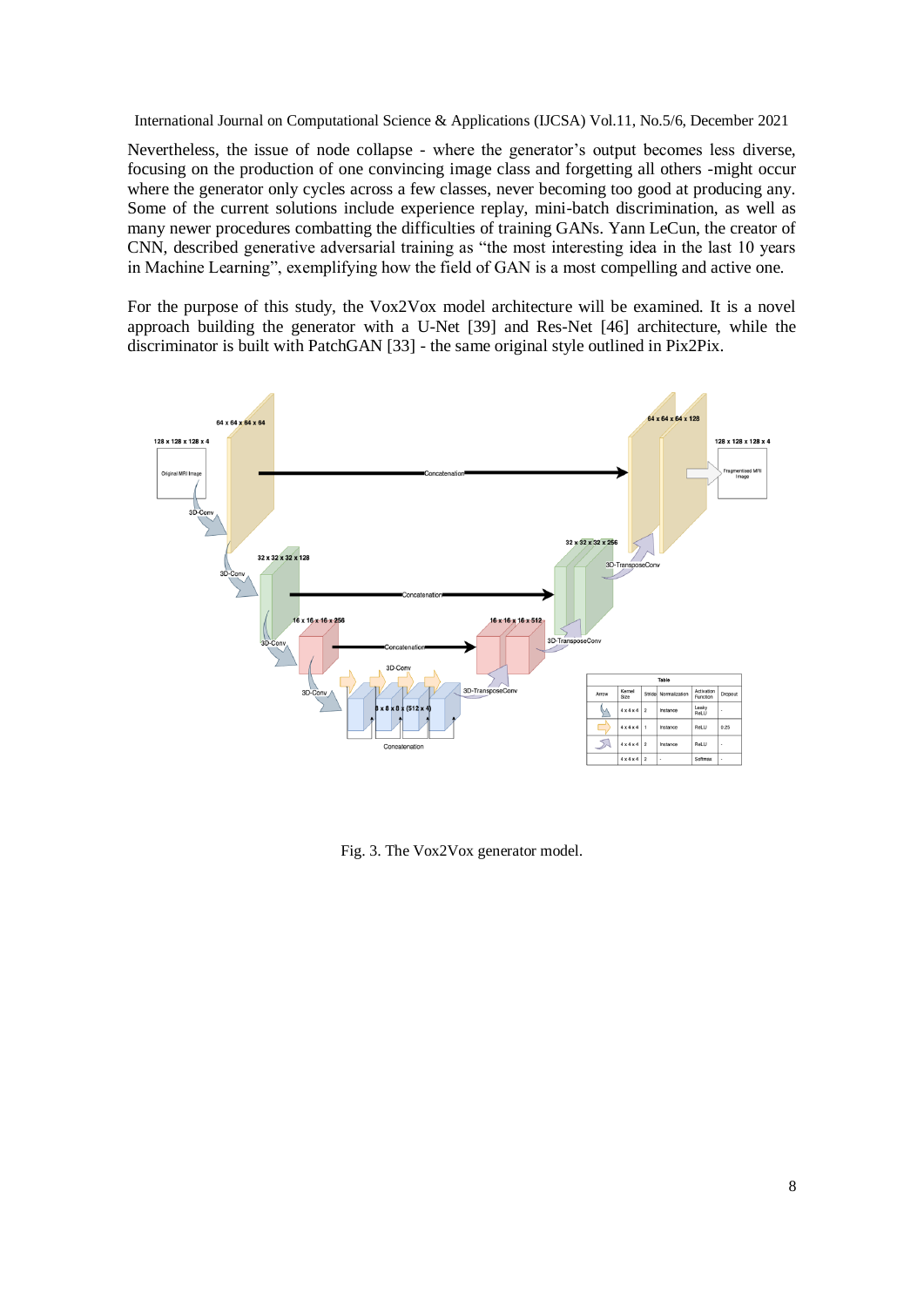

Fig. 4. The Vox2Vox Discriminator model.

# **4. EXPERIMENT**

To demonstrate the use of GAN in synthesis and segmentation, an adjusted and calibrated version of the Vox2Vox network is applied and trained on the BraTS 2020 dataset.

4.1 will detail the data preprocessing/augmentation pipeline; 4.2 will describe more precise implementations; while 4.3 entails the results obtained after training.

## **4.1. Data Pre-Processing and Augmentation**

The pre-processing pipeline stays true to the Vox2Vox proposal. First, the background voxels are fixed to 0 for noise reduction. Intensity normalisation is also executed with NumPy maths modules. The ground truths are then categorised into background, peritumoural edema (ED), necrotic and non-enhancing tumour core (CNR/NET), GD-enhancing tumour (ET) with the labels 0, 1, 2, 4 respectively.

Since training with large images can be over-demanding for such complex models, a patch augmentation technique is also applied to extract a 128\*128\*128 patch from the original 240\*240\*155 arrays. This way, only 23.5% of the entire training set is used in the training epoch.

To prevent the networks from overfitting - a prevalent issue for all feature extraction models, where the network memorises the exact training details with high bias and low variance - random data augmentation is also applied. For each sample, the model performs one, or a combination, of the 4 possible augmentation techniques: including *3D flipping* in respect to one of the axes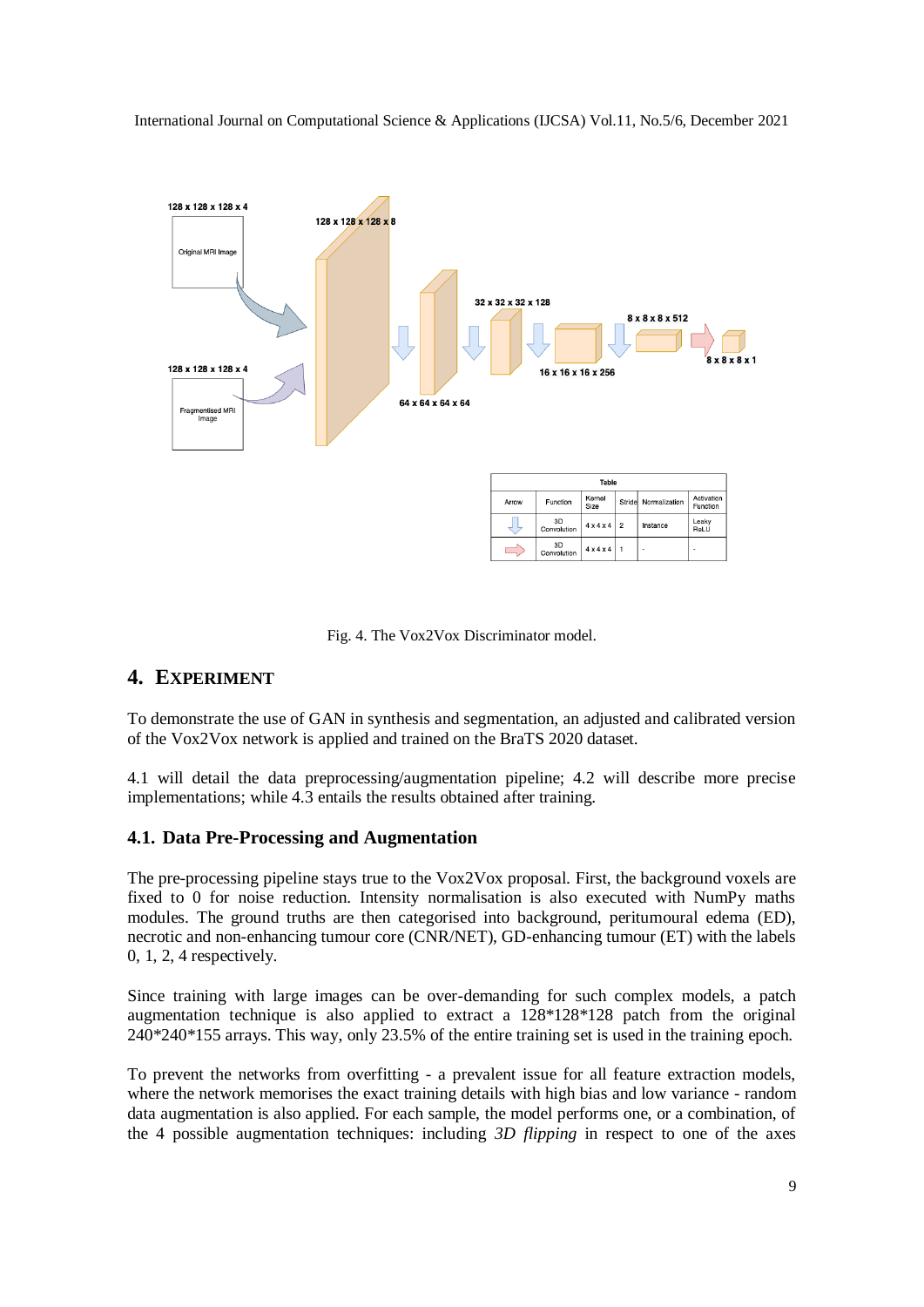(chosen randomly), *3D rotation* with random angles, *brightness adjustment* using the power-law gamma transformation, as well as *elastic deformation* with a square deformation grid.

A separate pipeline from a 3D-UNet network [50] is also considered and compared with the Vox2Vox implementation. Although the 3D-UNet includes some additional functions like to randomly scale the image or generate random permutation keys, the Vox2Vox code is far more succinct and covers more advanced and relevant augmentation techniques.

#### **4.2. Implementation**

#### **4.2.1. Losses**

For the Vox2Vox model, two loss functions are implemented for the generator and discriminator networks. The Discriminator loss is constructed with the sum of the L2 error between the original image and ground truths, and between the original image and the respective segmentation predictions. The generator loss, moreover, is the sum of the L2 error between the original image and segmentation prediction and the generalised dice loss between the ground-truth and generator's output.

Below are the formulae for the discriminator and generator losses:

$$
L_D = L_2 [D(x, y), 1] + L_2 [D(x, \hat{y}), 0],
$$
  
\n
$$
L_G = L_2 [D(x, \hat{y}), 1] + \alpha GDL(y, \hat{y}).
$$

In additional, the traditional Generalised Dice Loss (GDL) [51] used in the generator loss and for performance evaluation, is replaced with the Tversky loss function [52]. This loss function was specifically designed to optimise segmentation on imbalanced medical datasets, being weighted by the constants 'alpha' and 'beta' which penalise false positive and false negatives to a higher degree in the loss function.

$$
GDL = 1 - 2 \frac{\sum_{l=1}^{2} w_l \sum_{n} r_{ln} p_{ln}}{\sum_{l=1}^{2} w_l \sum_{n} r_{ln} + p_{ln}},
$$

$$
T(\alpha, \beta) = \frac{\sum_{i=1}^{N} p_{0i} g_{0i}}{\sum_{i=1}^{N} p_{0i} g_{0i} + \alpha \sum_{i=1}^{N} p_{0i} g_{1i} + \beta \sum_{i=1}^{N} p_{1i} g_{0i}}
$$

#### **4.2.2. Optimisation and Regularisation**

This portion mostly stays true to the Vox2Vox implementation, where both the generator and discriminator are trained using the Adam optimiser [53], with the parameters:  $\lambda = 2 \cdot 10^{\lambda} - 4$ ,  $\beta$  1= 0.5, and β 2= 0.999. In addition, dropout regularisation is a predominant regularisation technique where at every training step, each neuron has a probability of being dropped out (entirely ignored during the step), forcing them to not become overly co-dependent. Here instead of the 0.2 probability in Vox2Vox the dropout rate is increased to 0.25 to further reduce overfitting.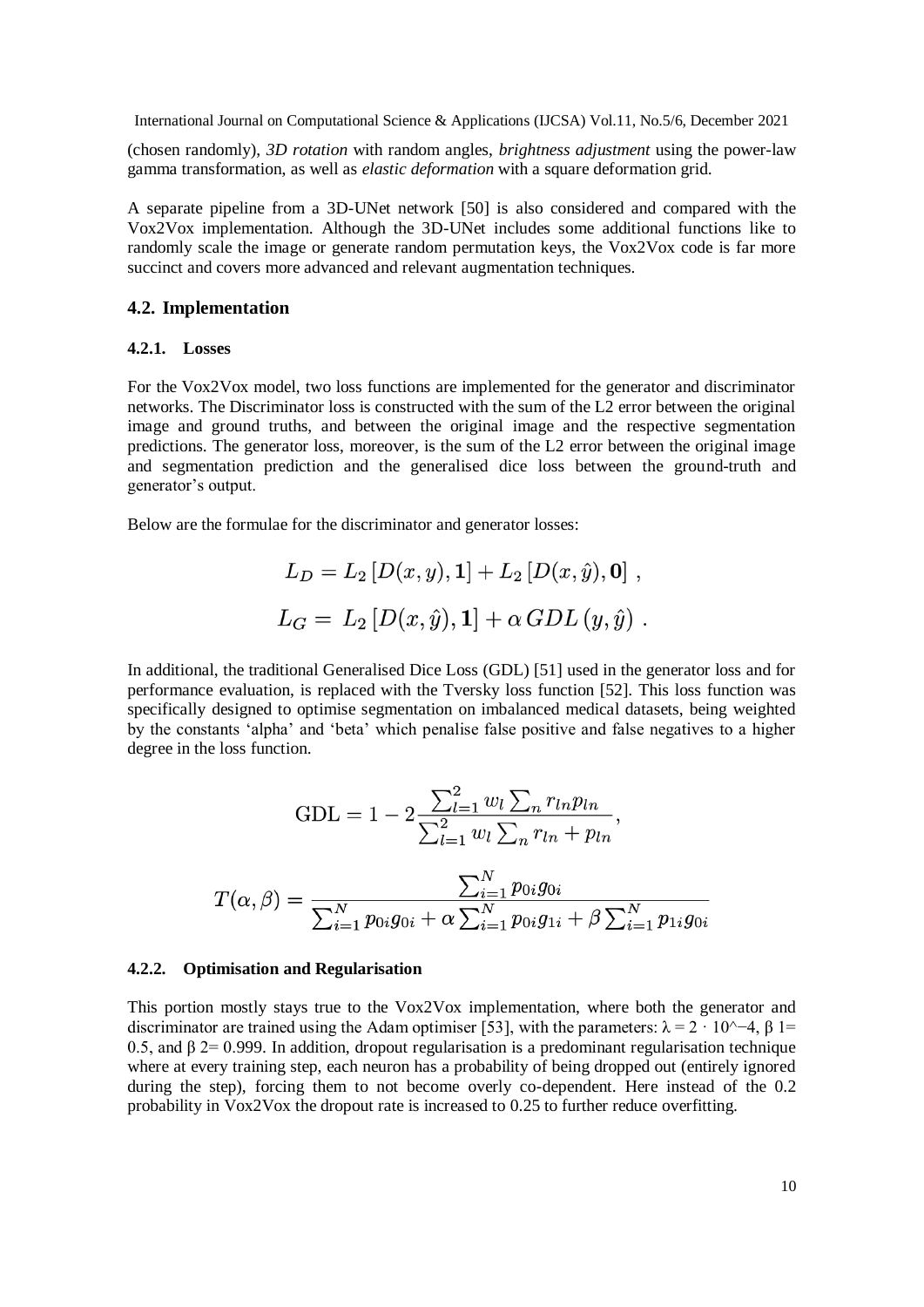## **4.3. Results**

The calibrated-Vox2Vox model is implemented with Python 3.7, Tensorflow 2.6 and Keras 2.6. As mentioned earlier, is it trained and validated on 128\*128\*128 images from 369 and 125 subjects using batch size 4. Due to the lack of access to accelerated training hardware, the model is trained on Google Colab Pro. Since the runtime automatically disconnects after 12 hours, only 9 epochs were able to be trained on a randomly allocated TPU with high-RAM.

After each epoch of training, the loss, Tversky loss, discriminator loss on both the training and validation data are displayed for simple comparisons. The training loss decreased to the lowest of 1.55, Tversky loss reached around  $0.234$  on the 9<sup>th</sup> epoch, and the validation loss plateaued around 1.74. The validation loss reached 1.74 on the 5<sup>th</sup> epoch and stopped decreasing for the further 4 epochs of training. To compare, another 6 epochs were trained obtaining very similar results. As illustrated on Figure 3, the label generation is visibly improving after just a few epochs of training.



Figure 5. The generator's prediction of ground truth given the image data, on epochs 2, 3 and 8 respectively. Left side is the actual brain image, the middle being ground truth, and right being the predicted segmentation.

In the original Vox2Vox paper, the author undertook over 200 epochs of training on a computer equipped with 128GB RAM and Nvidia GeForce RTX 2080 Ti graphics card, with 11GB of memory. There is also post-processing with 10-fold cross-validation on the training set with an ensemble of 10 Vox2Vox models, achieving the state-of-the-art results of 93.4% on the WT region, 92.6% on the TC region and 87.2% on the ET region (all median dice scores on the training set). The median was proposed since certain bad predictions tended to compromise the mean values, as a generally more reliable deciding metric.

# **5. CONCLUSIONS**

Overall, this paper aims to examine both the general history of deep learning on glioma medical imaging, as well as focusing on the adjustment and implementations of one specific cutting-edge model. In recent years, AI algorithms are becoming increasingly popular dealing with clinical neuroimaging tasks, only restrained by challenges like the lack of large, well-annotated datasets and expert-reviewed 'ground truths'. As a result, generative adversarial networks have been used to solve this issue synthesizing both authentic-looking training data as well as ground truths.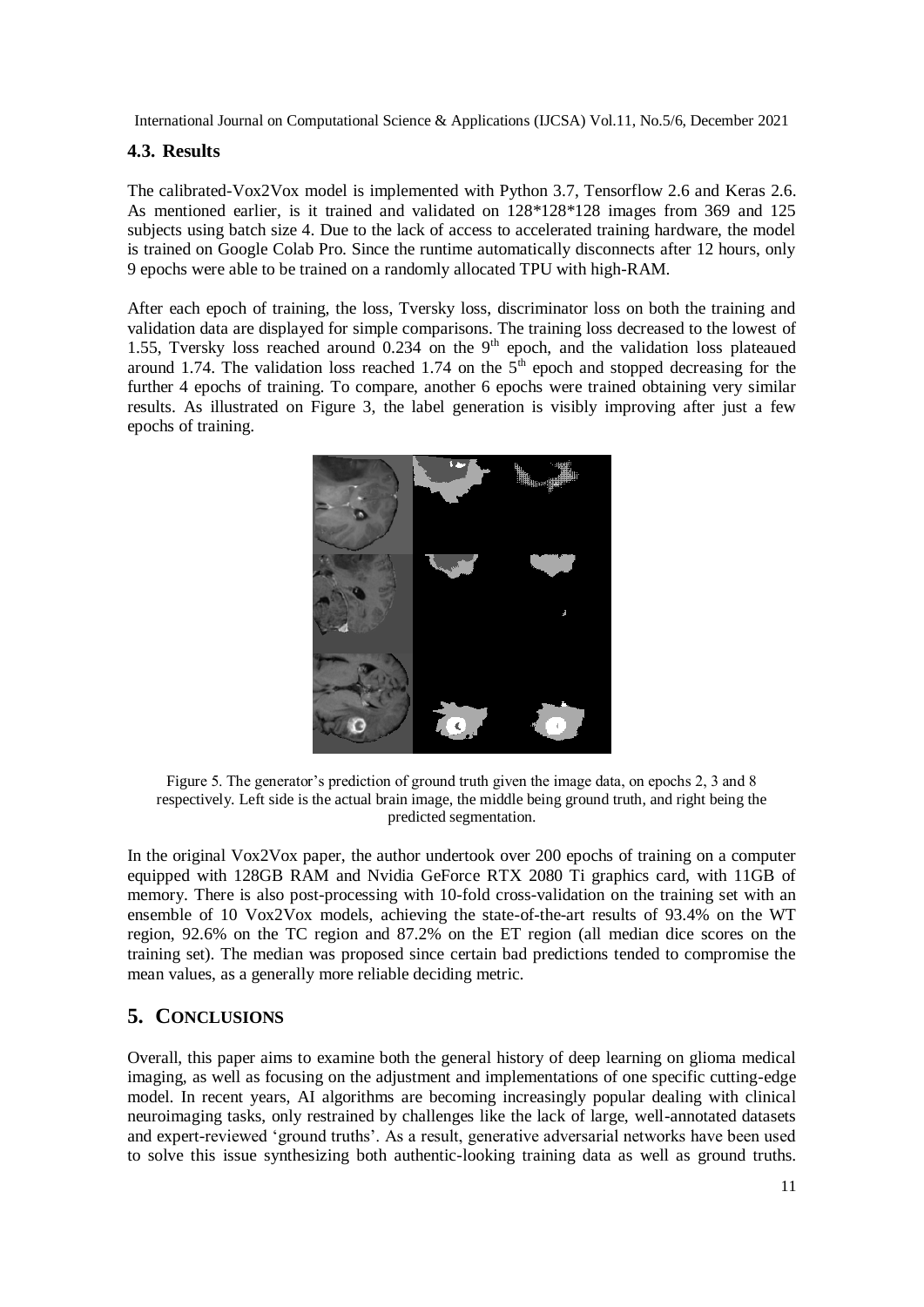Many aforementioned models have combined and utilised many complex mechanisms such as image-to-image translation, hybrid systems, ensemble learning as well as taking advantage of 3D multi-modal MRI data with 3D convolutional pipelines.

Moreover, the scrutinization and development of the new Vox2Vox training model also yielded unexpectedly positive results. After such few epochs of training, the predictions were already improving visibly and if continued will eventually yield more state-of-the-art results. The complexity of generating Glioblastoma segmentation ground-truths exceeds most of the other image synthesis tasks, consequently demonstrating the immense powers of GANs in both fields of augmentation and segmentation.

# **6. DISCUSSIONS**

Due to the conceptual complexity of the Vox2Vox model and in dealing with multi-modal MR images, and more importantly, the time constraint and the author's limited access to training hardware, the experiment and result sections are unsatisfactory with tremendous areas of originality improvements.

In future studies, the Vox2Vox model can be ameliorated in many ways such as the implementation of more advanced metrics, optimization of the PatchGAN architecture, and optimizations of the training time, etc. The model can also be altered in that instead of synthesising segmentation images, it also synthesises MR images to facilitate another CNN (or SVM and any other deep or machine learning algorithms) on segmentation. The results of Vox2Vox's segmentation synthesiser and the CNN's segmentor can then be compared. In this case, the other 3D U-NET model could have also been trained, and the two segmentation accuracies contrasted. Furthermore, with other image-to-image translation models such as TumourGAN achieving substantial success over even state-of-the-art algorithms like CycleGAN and Pix2Pix, the Vox2Vox model and others similar can be altered to combine the advanced 3D feature extraction techniques with translation networks to achieve even more worthwhile breakthroughs.

Being an active field, recent developments in the use of GAN or CNN/other models on glioma medical imaging, or any medical imaging tasks, is appreciable to say the least. The author is optimistic of a future filled with more innovatory, progressive and responsible establishments in the applications of Artificial Intelligence.

## **REFERENCES**

- [1] Ostrom QT, Gittleman H, Fulop J, et al. CBTRUS statistical report: primary brain and central nervous system tumors diagnosed in the United States in 2008–2012. Neuro Oncol. 2015;17(suppl 4):iv1– iv62.
- [2] F. E. Bleeker, R. J. Molenaar, and L. Sieger, "Recent advances in the molecular understanding of glioblastoma," Journal of Neuro-Oncology, vol. 108, pp. 11-27, 2012.
- [3] Stupp R, Mason WP, van der Bent MJ, et al. Radiotherapy plus concomitant and adjuvant temozolomide for glioblastoma. N Engl J Med. 2005;352:987–996.
- [4] Chow DS, Chang P, Weinberg B, et al. Imaging genetic heterogeneity in glioblastoma. AJR Am J Roentgen. 2018;210:30–38.
- [5] Sattiraju A, Mintz A. Pericytes in glioblastoma: multifaceted role within tumor microenvironments and potential for therapeutic interventions. Adv Exp Med Biol. 2019;1147:65–91.
- [6] Zlochower A, Chow DS, Chang P, Khatri D, Boockvar JA, Filippi CG. Deep Learning AI Applications in the Imaging of Glioma. Top Magn Reson Imaging. 2020 Apr;29(2):115-0. doi: 10.1097/RMR.0000000000000237. PMID: 32271288.
- [7] Le Cun Y, Bengio Y, Hinton G. Deep learning. Nature. 2015;521:436–444.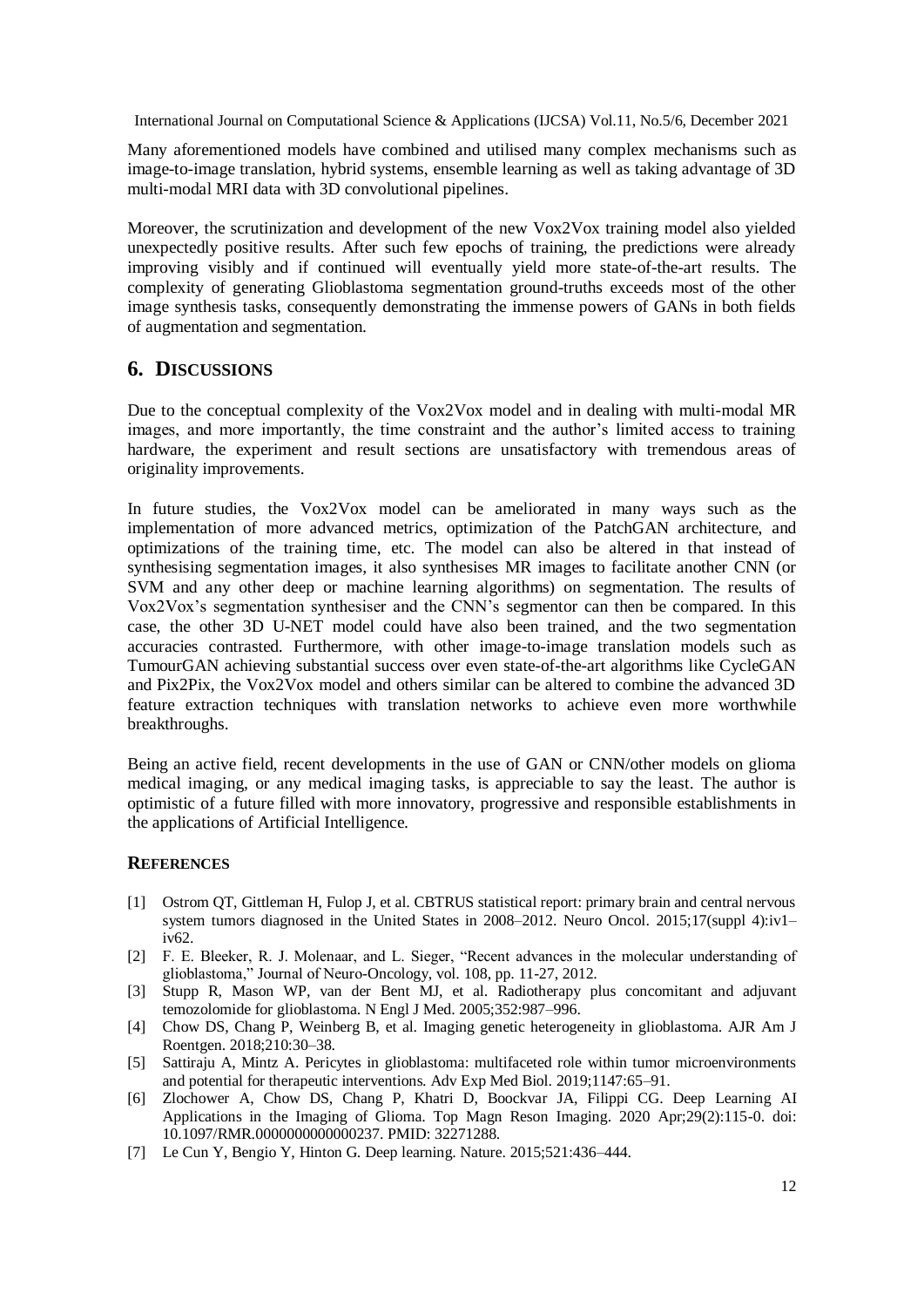- [8] J. Deng, W. Dong, R. Socher, L. Li, Kai Li and Li Fei-Fei, "ImageNet: A large-scale hierarchical image database," 2009 IEEE Conference on Computer Vision and Pattern Recognition, 2009, pp. 248-255, doi: 10.1109/CVPR.2009.5206848.
- [9] He K, Zhang X, Ren S, et al. Deep Residual Learning for Image Recognition. arXiv/1512.03385.
- [10] Tseng, K.L.; Lin, Y.L.; Hsu, W.; Huang, C.Y. Joint sequence learning and cross-modality convolution for 3d biomedical segmentation.
- [11] Zhu J.Y; Park T, Isola P, Efros A.A. Unpaired Image-to-Image Translation using Cycle-Consistent Adversarial Networks. arXiv:1703.10593.
- [12] Isola, P.; Zhu, J.Y.; Zhou, T.; Efros, A.A. Image-to-image translation with conditional adversarial networks. arXiv:1611.07004
- [13] Cirillo, M.D.; Abramian D.; Eklund A. Vox2Vox: 3D-GAN for Brain Tumour Segmentation. ArXiv:2003.13653 [Cs, Eess], Nov. 2020. arXiv.org, http://arxiv.org/abs/2003.13653.
- [14] Ahammed Muneer KV, Rajendran VR, Paul JK. Glioma tumor grade identification using artificial intelligence techniques. J Med Syst. 2019;43:113.
- [15] Yang Y, Yan LF, Zhang X, et al. Glioma grading on conventional MR images: a deep learning study with transfer learning. Front Neurosci. 2018;12:804.
- [16] Ertosun MG, Rubin DL. Automated grading of gliomas using deep learning in digital pathology images: a modular approach with ensemble of convolutional neural networks. AMIA Ann Symp Proc. 2015;2015:1899–1908.
- [17] Li Z, Wang Y, Yu J, et al. Deep learning based radiomics (DLR) and its usage in noninvasive IDH1 prediction for low grade glioma. Sci Rep. 2017;7:5467.
- [18] Chang K, Bai HX, Zhou H, et al. Residual convolutional neural networks for determination of IDH status in low- and high grade gliomas from MR imaging. Clin Cancer Res. 2018;24:1073–1081.
- [19] Chang P, Grinband J, Weinberg BD, et al. Deep learning convolutional neural networks accurately classify genetic mutations in glioma. AJNR Am J Neuroradiol. 2018;39:1201–1207.
- [20] Bangalore Yogananda CG, Shah BR, Vejdani-Jahromi M, et al. A novel fully automated MRI-based deep learning method for classification of IDH mutation status in brain gliomas. Neuro Oncol. 2020;22:402–411.
- [21] Ge C, Gu IY, Jakola AS, Yang J. Deep Learning and Multi-Sensor Fusion for Glioma Classification Using Multistream 2D Convolutional Networks. Abstract in Proceedings of International Conference of the IEEE Engineering in Medicine and Biology Society (EMBC), Honolulu, HI, 2018, pp. 58945897.
- [22] Akkus Z, Ali I, Sedlar J, et al. Predicting deletion of chromosomal arms of 1p/ 19q in low-grade glioma from MR images using machine intelligence. J Digit Imaging. 2017;30:469–476.
- [23] Han L, Kamdar MR. MRI to MGMT: predicting methylation status in glioblastoma using convolutional recurrent neural networks. Pac Symp Biocomput. 2018;23:331–342.
- [24] Korfiatis P, Kline TL, Lachance DH, et al. Residual deep convolutional neural network predicts MGMT methylation status. J Digit Imaging. 2017;30:622–628.
- [25] Jang BS, Jeon SH, Kim IH, et al. Predictor of pseudoprogression versus progression using machine learning algorithm in glioblastoma. Sci Rep. 2018;8:12516.
- [26] Li S, Zhang S, Chen H, et al. Brain tumor segmentation and survival prediction using multimodal MRI scans with deep learning. Front Neurosci. 2019;13:1–8.
- [27] Nie D, Lu J, Zhang H, et al. Multi-channel 3D deep feature learning for survival time prediction of brain tumor patients using multi-modal neuroimages. Sci Rep. 2019;9:1103.
- [28] Li, Q., Yu, Z., Wang, Y., & Zheng, H. (2020). TumorGAN: A Multi-Modal Data Augmentation Framework for Brain Tumor Segmentation. Sensors (Basel, Switzerland), 20(15), 4203. <https://doi.org/10.3390/s20154203>
- [29] Simard, P.Y.; Steinkraus, D.; Platt, J.C. Best practices for convolutional neural networks applied to visual document analysis. Icdar 2003, 2, p. 958.
- [30] Gatys, L.A., Ecker, A.S., Bethge, M.: Image style transfer using convolutional neural networks. In: Proceedings of the IEEE conference on computer vision and pattern recognition. pp. 2414–2423 (2016)
- [31] Karras, T., Aila, T., Laine, S., Lehtinen, J.: Progressive growing of GANs for improved quality, stability, and variation. ICLR (2018)
- [32] Isola, P., Zhu, J.Y., Zhou, T., Efros, A.A.: Image–to–image translation with conditional adversarial networks. In: Proceedings of the IEEE conference on computer vision and pattern recognition. pp. 1125–1134 (2017)